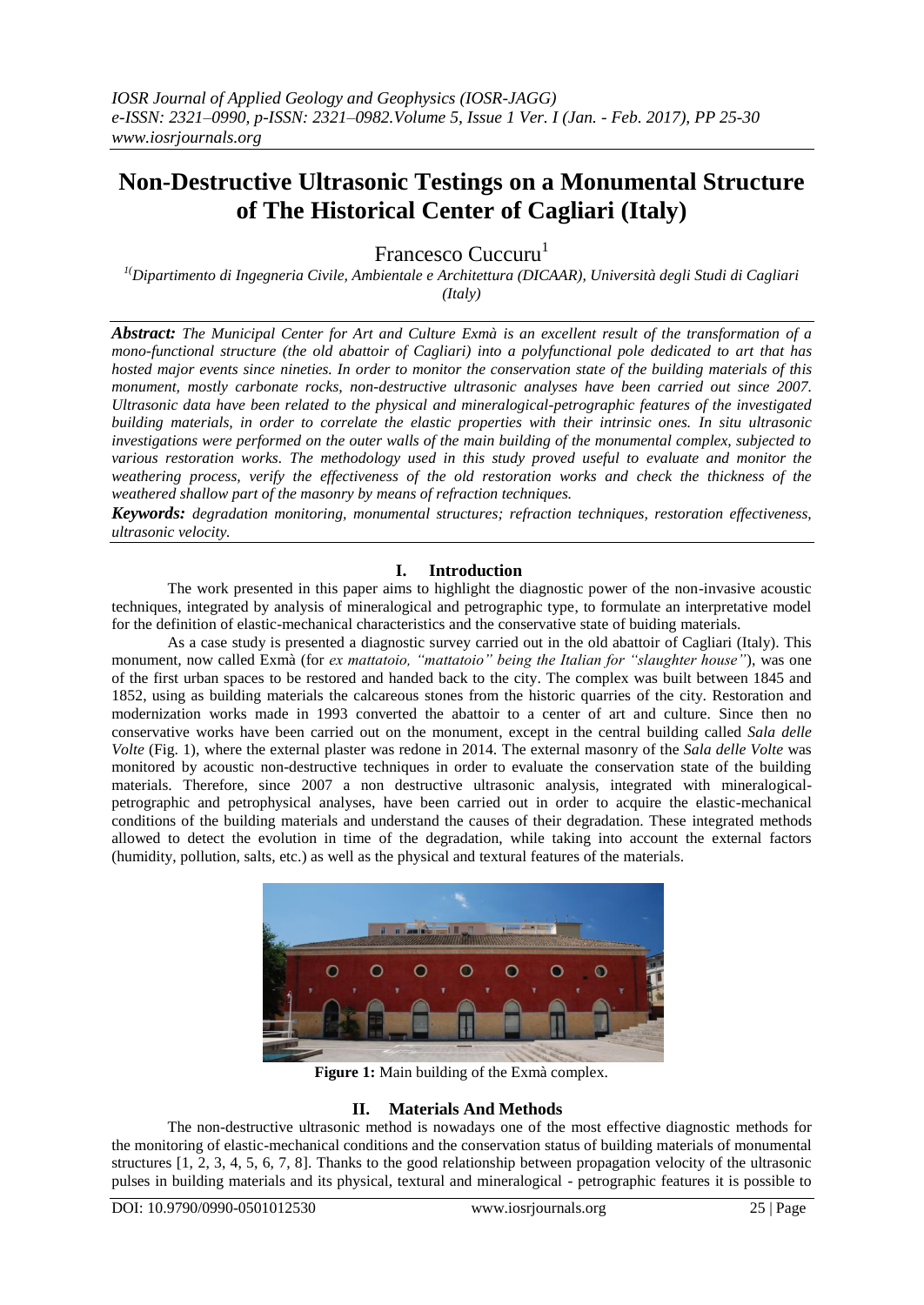obtain important information about the degradation in monumental structures. By observing changes in time in the elastic properties by ultrasonic measures, it is possible to detect the evolution of the degradation forms in building materials and provide useful information about the effectiveness of previous restoration works. As a matter of fact, alterations in the materials normally cause a decrease in longitudinal pulse velocity values; thus the velocity values can be considered representative of the elasto-mechanical behaviour of the stone materials.

In order to know the intrinsic features of the building materials, *in situ* diagnostic surveys were preceded by laboratory tests on samples of the same unaltered carbonatic stones from the historical quarries of the city. Acoustic measurements in the 24kHz – 82kHz ultrasonic range were performed in laboratory on several specimens of the three different facies of limestones used as building materials, which were also studied from the mineralogical-petrographic and petrophysical point of view in order to correlate their intrinsic features with the elastic ones. Prismatic unaltered samples  $(12x12x24$  cm) were prepared for the ultrasonic measurement according to CNR ICR Normal 22/86 [9] and for the study of the physical properties of the calcareous (carbonatic) rocks. A number of representative thin sections of the three lithotypes (*Pietra Forte*, *Tramezzario* e *Pietra Cantone*) were analyzed under optical microscopy in order to study their compositions, textural features and porosity. Based on the laboratory results, *in situ* diagnostic non-invasive analysis were planned and carried out to assess the elastic-mechanical conditions of the masonry building stone materials, identify the sectors affected by degradation, associate each building material to a different degradation susceptibility, evaluate the effectiveness of the restoration, quantify the intensity of weathering, and monitor its evolution.

# **2.1 Stone materials properties**

The lithotypes used as building material in the Exmà complex belong to the Miocenic carbonate succession called "Calcari di Cagliari" [10], outcropping in the hills and along the coast of the city of Cagliari. This sedimentary complex, attributed to the Tortonian-Messinian [11], is made up of three different types of limestone, from top to bottom called: *Pietra Forte*, *Tramezzario,* and *Pietra Cantone*. These stones have different physical and textural features (Fig. 2) depending on the bathymetric changes in the sedimentation basin.

*Pietra Forte* (Fig. 2a) is a white gray, massive, well lithified, sometimes bioclastic, shelf limestone rich in Lithothamnium algae, formed in a littoral and sublittoral depositional environment, with high energy and paleobathymetry less than 30 m [12]. At microscopy observations *Pietra Forte* shows the typical textures of a boundstone [13], a shelf limestone with the carbonate components bound together by abundant Lithothamnium algae. In the *Pietra Forte* the porosity, which is about 1%-2%, is prevalently of a secondary type.

*Tramezzario* (Fig. 2b) is a white, bioclastic, well stratified, grain supported limestone, (grainstone, [13]), in which bioclasts mainly consist of algal fragments and mollusk macrofauna cemented by sparry calcite. According Leone [12] this lithotype seems to have been deposited at a maximum sea depth of 40 m. In the *Tramezzario*, the porosity, which is of a secondary type, is about 5%-10%.

*Pietra Cantone* (Fig. 2c) is a yellowish, poorly lithified, mud supported, bioclastic limestone (from mudstone to wackestone, [13]), without stratification, rich in pores (5%-20%), frequently bioturbated, with a fossiliferous content, consisting mainly of benthic and planctonic foraminifera. Its depositional environment is characterized by low-energy with paleobathymetry between 60m and 80m [12]. It is generally a very soft stone, which in conditions of strong humidity presents serious disaggregation problems. Among these three limestones some transition facies are present, with mixed textural features due to bathymetric variations of the sedimentary basin.



**Figure 2:** Textures of the *Calcari di Cagliari*: a) *Pietra Forte*; b) *Tramezzario*; c) *Pietra Cantone*. Thin sections treated with blue dye.

The petrophysical properties, such as apparent density and water content, were determined in laboratory according to UNI 9724/2-90 [14]. *Pietra Forte* presents a mean apparent density value of 2620 Kg/m<sup>3</sup> and a water absorption value of 2%. In the *Tramezzario* the apparent density is 2400 Kg/m<sup>3</sup>, while the mean value of water absorption is 9%. In the case of *Pietra Cantone*, the presence of the microporous carbonate matrix causes an apparent density of 2230 Kg/m<sup>3</sup> and a water absorption of 12%.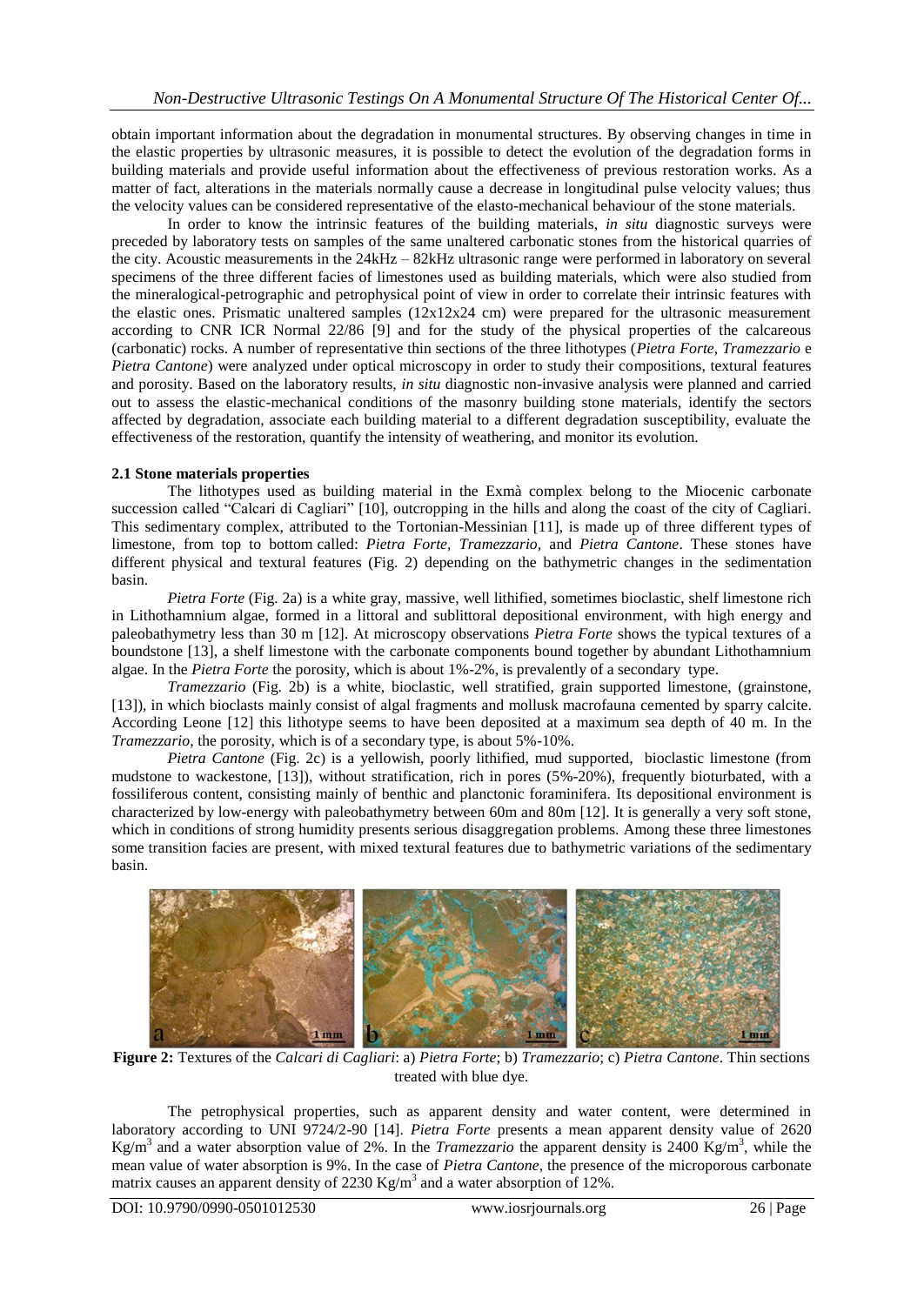The different textural and petrophysical properties of the three lithotypes determine the forms and intensity of the degradation process. In the cases of the *Pietra Cantone* and *Tramezzario*, which are characterized by a high porosity (>10%), processes of erosion, alveolization, disaggregation, detachment and pulverization are frequent. In the matrix supported limestones, such as *Pietra Cantone*, large quantities of moisture mixed with salts transported by the SE wind can accumulate causing alveolization in the stone. *Pietra Forte*, which is a poorly porous, well cemented shelf limestone, is more resistant than *Pietra Cantone* or *Tramezzario*. However, if the *Pietra Forte* is fractured, it can be affected by oxidation and detachment.

## **III. Results And Discussion**

The laboratory ultrasonic tests were performed using the Portable Ultrasonic Non Destructive Digital Indicating Tester (PUNDIT) devices by CNS Electronics LTD and by Proceq (Fig. 3) in the 24kHz – 82kHz frequency range. Prismatic unaltered specimens were prepared to perform the ultrasonic measurements, using different acquisition techniques (direct, semi-direct and indirect) according to C.N.R. I C R Normal 22/86



**Figure 3:** Equipment used for the ultrasonic measurements.

The measurements of compressional wave velocities (Vp), in dry and saturated samples, were carried out and the relationships between the elastic properties and the compositional, textural and petrophysical features were evaluated. As a matter of fact the propagation velocity of the ultrasonic pulses is closely related to the rock properties. In the *Pietra Forte* limestone, which is a well-cemented and poorly porous rock, the mean Vp values are 6000 m/s. In the *Tramezzario*, characterized by porosity and discontinuities among bioclasts, the mean longitudinal velocity is about 4500 m/s. In the porous and mud supported *Pietra Cantone*, the longitudinal velocity is 3000 m/s. In saturated samples of *Pietra Cantone* a significant reduction in the velocity values (from 3000m/s to 2200 m/s) was also observed. In this lithotype, the water brings on a decrease in cohesion among the particles of carbonate mud and determines a worsening of its elastic properties.

# **3.1 In situ diagnostic investigations**

Diagnostic studies focused on the external walls of the *Sala delle Volte*, in the central building of Exmà. From 1993 to 2014, when the external plaster was restored, no maintenance was carried out on the structure. Until then, most of the plaster had broken away due to moisture held in the masonry, mainly *Pietra Cantone* blocks, which are highly hygroscopic.

Due to its inadequate collection and disposal of storm water, rainwater was discharged directly on the walls resulting in erosion and chemical weathering of the limestone blocks.

Another problem is the heterogeneity of the materials making up the masonries: i.e. fragments of brick and very friable mortar layers interconnected and overlapping with the original limestone blocks that led to phenomena of physical-mechanical incompatibility with consequent cracking and detachment of the plasters.

Considering the environmental aspects, the heterogeneity of the walls and the petrophysical characteristics of the stone building materials, it was decided to monitor the evolution of the degradation in time by non-destructive ultrasonic measurements. As an example, in this paper are present, the tests carried out on a panel of the south wall of the *Sala delle Volte*. Based on a preliminary investigation, a qualitative evaluation of the conservation status of the wall structure was carried out and ultrasonic surveys were designed in order to perform a quantitative diagnostic analysis of the elastic-mechanical properties of the building materials. The measurements were made by the ultrasonic "indirect" acquisition technique (Normal 22/86), positioning the transmitter and receiver on the surface to be investigated. The

reading of the transit times of ultrasonic pulses was achieved by PUNDIT and 54 kHz piezoelectric transducers. Ten horizontal profiles each of 24 observation points, were performed on the investigated panel. The velocity values for each observation point were calculated dividing the transmitter – receiver distance by the transit time of the longitudinal ultrasonic pulse. Thus, the velocity values obtained were contoured using a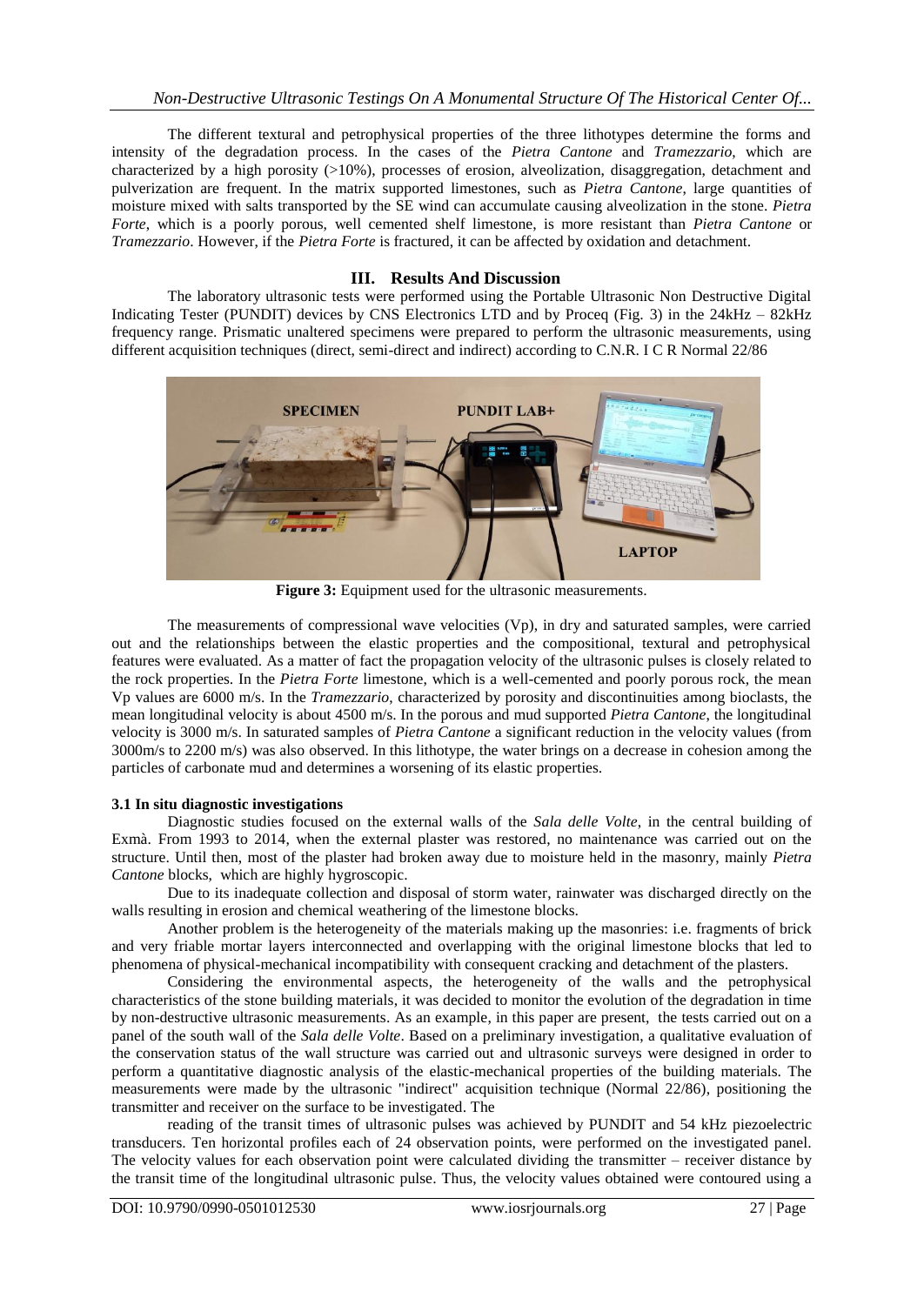specific graphic software in order to achieve a bidimensional map of the distribution of the longitudinal ultrasonic velocity pulses. In order to facilitate the data interpretation, the map was overlaid in transparency on the digital image of the investigated panel. As deduced from different tests carried out in different conditions, the velocity values on the maps must be interpreted as relative. One possible tool to monitor the evolution of the weathering of the panel building materials is by in time ultrasonic monitoring. To determine the feasibility of the method, over a period of many years we acquired separate relative ultrasonic surveys that observed the distribution of the longitudinal velocity in time and in the same environmental conditions. As an example in Fig. 4, a,b, we show the 2007 and 2010 ultrasonic surveys.



**Figure 4:** Ultrasonic in time monitoring on an external panel of *Sala delle Volte* (Exmà): a) ultrasonic survey carried out in 2007; b) ultrasonic survey carried out in 2010; ultrasonic survey carried out in 2016 (after the restoration works of 2014).

The differences between the first (2007) and the second (2010) map is evident. An increase in low velocity areas can be observed in time. This is a consequence of the increase in weathering which affects the propagation of the longitudinal velocity through the materials.

The low velocity areas in the maps mainly represent degradation of the building materials and weakness zones. The analyzed masonry is predominantly made up of *Pietra Cantone* blocks, as can be deduced both by comparing the *in situ* velocity measurements with the laboratory results and by considering the information deduced from the petrographical study. The lower velocity values are in correspondence of the areas where the plaster detached. These sectors, which are more exposed to water infiltration and rising damp, are subject to an intense circulation of water and to a higher retention of it in the areas under the plaster, where the *Pietra Cantone* blocks are found.

Thanks to ultrasonic in time monitoring of the investigated structures, it was possible to make interesting deductions on the evolution in time of the conservation status of the heterogeneous wall materials. After the restoration works in 2014 (Fig. 4c), the elastic-mechanical conditions of the shallow part of the building materials improved slightly, which leads to the conclusion that the restoration was mostly aesthetic.

An additional diagnostic aid to the knowledge of the elastic conditions of the masonries was provided by the acquisition of ultrasonic data using the ultrasonic refraction techniques. Therefore, different refraction profiles were performed on representative areas of the investigated wall. The data were reported in a space-time graph (Dromocrone), from which the velocity values and the thicknesses of the different layers of the masonry were obtained. As an example in Fig. 5 are shown the dromocrone of two conjugate profiles carried out in a sensitive area of the masonry.



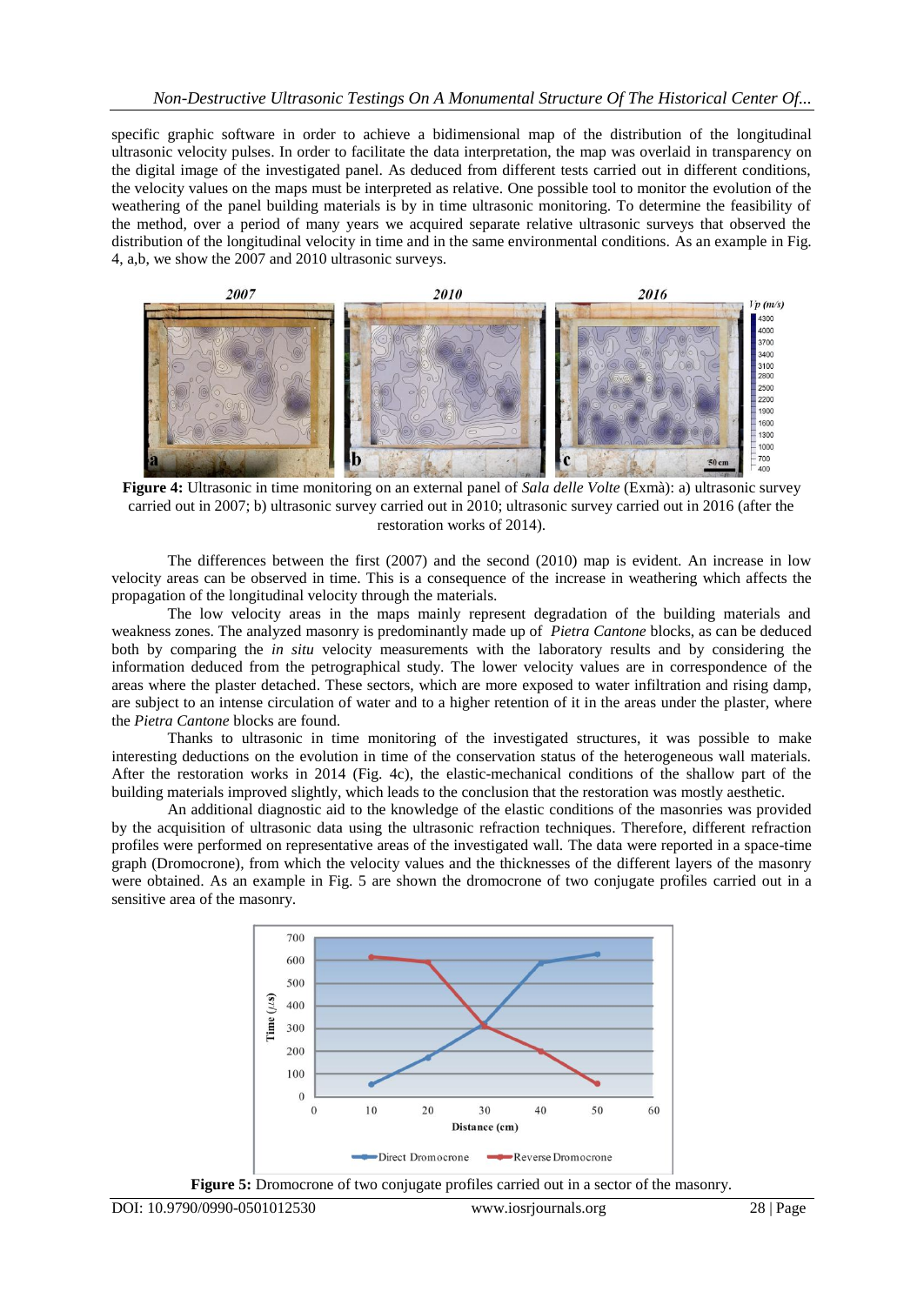Based on these analyses two layers with different elastic characteristics were detected: a) a 12 cm shallow low velocity layer (medium  $V_1 = 560$  m/s) characterized by the plaster and the altered parts of the stone materials; b) an underlying high velocity layer (medium  $V_2 = 2900$  m/s) characterized by less impaired stone materials (Fig. 6).



**Figure 6:** Result of the refraction ultrasonic investigation on the analyzed masonry panel.

#### **IV. Conclusions**

The dynamic elastic characterization of carbonate stone materials supported by petrophysical and mineralogical-petrographic analysis has proved to be an effective tool to evaluate the conservation state of the building materials of the heterogeneous masonry of the Exmà complex. The use of the elastic waves at 24kHz - 82 kHz ultrasonic frequency through the materials has been successful in checking their integrity.

The integrated petrophysical and petrographical study pointed out the compositional and textural characteristics that favour the alteration of carbonate building materials. The *Pietra Cantone*, which has a high content in pores and micrite, is the most alterable lithotype of the *Calcari di Cagliari Formation*. As opposed the *Pietra Forte*, which is porly porous and well cemented by sparry calcite, represents a durable building material.

As a matter of fact, hygroscopic characters of the *Pietra Cantone* cause serious degradation problems. Large quantities of water can be accumulated, causing alveolization, pulverization and the detachment of the overlying plaster on this lithotype. These features sensibly affect the propagation of the ultrasonic pulses which have a high diagnostic resolving power. In this study the *in situ* ultrasonic investigations has made an effective contribution to the recognition of the altered sectors and to the estimation of the elastic conditions of the building materials of the investigated masonry.

The results demonstrate that non invasive ultrasonic in time monitoring is also an effective tool to monitor the weathering evolution of the building materials and to evaluate the effectiveness of the restoration treatments. Moreover, by means of refraction techniques can be check the thickness of the weathered shallow part of the masonry and the depth of the degradation processes. In conclusion, the present diagnostic study was effective in assessing the conservation state of carbonate stone materials, but can be applied effectively on all natural stones, as well as on artificial materials that constitute the modern buildings.

#### **Acknowledgments**

This work was financially supported by Sardinian Local Administration (RAS – LR 7 August 2007, n.7), Promotion of ScientificResearch and Innovation in Sardinia - Italy, Responsible Scientist: S. Fais. Special thanks to the *Consorzio Camù* for the kind permission to work on the monument.

#### **References**

- [1]. M. Montoto, L. Calleja, B. Perez Garcia, L.M. Suarez Del Rio, V.G. Ruiz De Argandoña, R.M. Esbert, C.M. Grossi, [Non](http://www.sciencedirect.com/science/article/pii/B9780750602372500861)destructive ultrasonic procedure to evaluate in situ the [relative deterioration of monumental stones: preliminary results,](http://www.sciencedirect.com/science/article/pii/B9780750602372500861) *Proc. of Science, Technology and European Cultural Heritage*, Bologna, Italy, 1991, 545-548.
- [2]. S. Abbaneo, M. Berra, L. Binda and A. Fatticcioni, Non-destructive evaluation of bricks-masonry structures: Calibration of sonic wave propagation procedures, in: Schickert G. & Wiggenhauser H. (Eds). *Proc.of the International Symposium Non-Destructive Testing in Civil Engineering (NDT-CE)*, Berlin, Deutsche Gesellschaft fur Zerstorungsfreie Prufung (DGZfP), Berlin, 1, 1995, 253– 260.
- [3]. B. Christaras, Estimation of damage at the surface of stones using non-destructive techniques. *Proc. of the 5th International Congress of Structural Studies, Repairs and Maintenance of Historical Buildings*, San Sebastian. Advances in Architectural Series of Computational Mechanics Publications, 3, Southampton, 1997, 121–128.
- [4]. B. Christaras, F. Cuccuru, S. Fais, H. Papanikolaou, Application of non destructive ultrasonic techniques for the analysis of the conservation status of building materials in monumental structures, in G. Lollino et al. (Eds.), *Engineering geology for society and territory - Volume 8 preservation of cultural heritage*, Springer International Publishing Switzerland, 2015, 139–143.